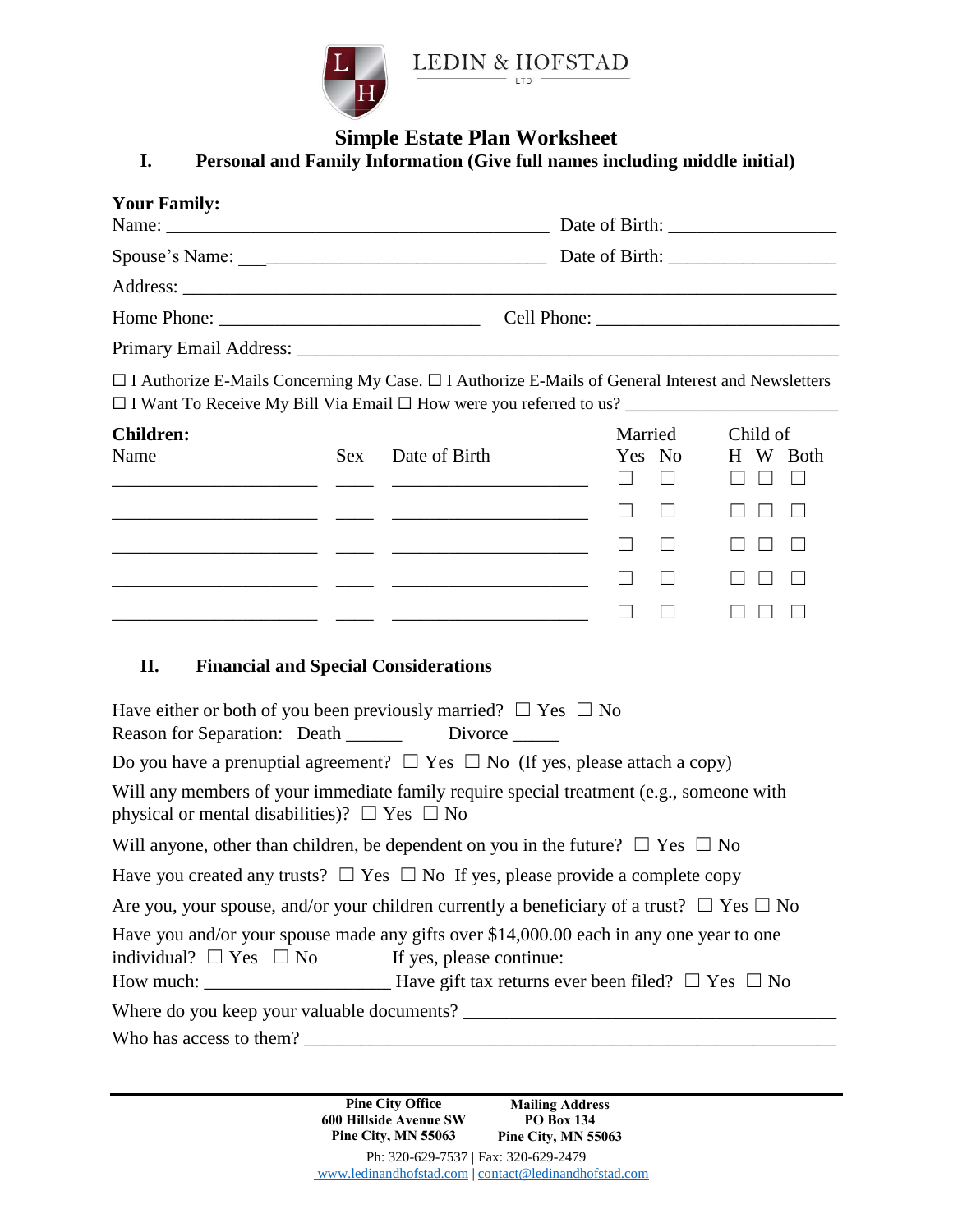## **III. Distribution of your Estate (Will)**

## **A. Disposition of Assets**

|                                               | Who do you wish to have your tangible personal property distributed to?                                                                                                                |  |  |  |
|-----------------------------------------------|----------------------------------------------------------------------------------------------------------------------------------------------------------------------------------------|--|--|--|
|                                               |                                                                                                                                                                                        |  |  |  |
|                                               | If the above beneficiary should not survive you, who would you like your tangible personal<br>property distributed to? (If no amount is indicated, it will be considered equal shares) |  |  |  |
|                                               |                                                                                                                                                                                        |  |  |  |
|                                               |                                                                                                                                                                                        |  |  |  |
|                                               |                                                                                                                                                                                        |  |  |  |
| <b>Special Gifts:</b><br>If yes, please list: | Do you wish to make a specific gift to an individual? $\Box$ Yes $\Box$ No                                                                                                             |  |  |  |
|                                               |                                                                                                                                                                                        |  |  |  |
|                                               |                                                                                                                                                                                        |  |  |  |
|                                               |                                                                                                                                                                                        |  |  |  |
| If yes, please list:                          | Would you like to make any charitable bequests, such as to a specific charity? $\Box$ Yes $\Box$ No                                                                                    |  |  |  |
|                                               |                                                                                                                                                                                        |  |  |  |
|                                               |                                                                                                                                                                                        |  |  |  |
|                                               |                                                                                                                                                                                        |  |  |  |
| If yes, please list:                          | Would you like to make any non-charitable bequests? $\Box$ Yes $\Box$ No                                                                                                               |  |  |  |
|                                               |                                                                                                                                                                                        |  |  |  |
|                                               |                                                                                                                                                                                        |  |  |  |
|                                               |                                                                                                                                                                                        |  |  |  |

## **Residual Gifts:**

Usually a person leaves the residue of the estate to a spouse outright or in trust depending on the estate tax consequences, if the spouse is living, and if the spouse is not living, to children or descendants outright or in trust. Do you want this type of disposition?  $\Box$  Yes  $\Box$  No If no, please describe how you would like your estate distributed:

\_\_\_\_\_\_\_\_\_\_\_\_\_\_\_\_\_\_\_\_\_\_\_\_\_\_\_\_\_\_\_\_\_\_\_\_\_\_\_\_\_\_\_\_\_\_\_\_\_\_\_\_\_\_\_\_\_\_\_\_\_\_\_\_\_\_\_\_\_\_\_\_\_\_\_\_\_\_ \_\_\_\_\_\_\_\_\_\_\_\_\_\_\_\_\_\_\_\_\_\_\_\_\_\_\_\_\_\_\_\_\_\_\_\_\_\_\_\_\_\_\_\_\_\_\_\_\_\_\_\_\_\_\_\_\_\_\_\_\_\_\_\_\_\_\_\_\_\_\_\_\_\_\_\_\_\_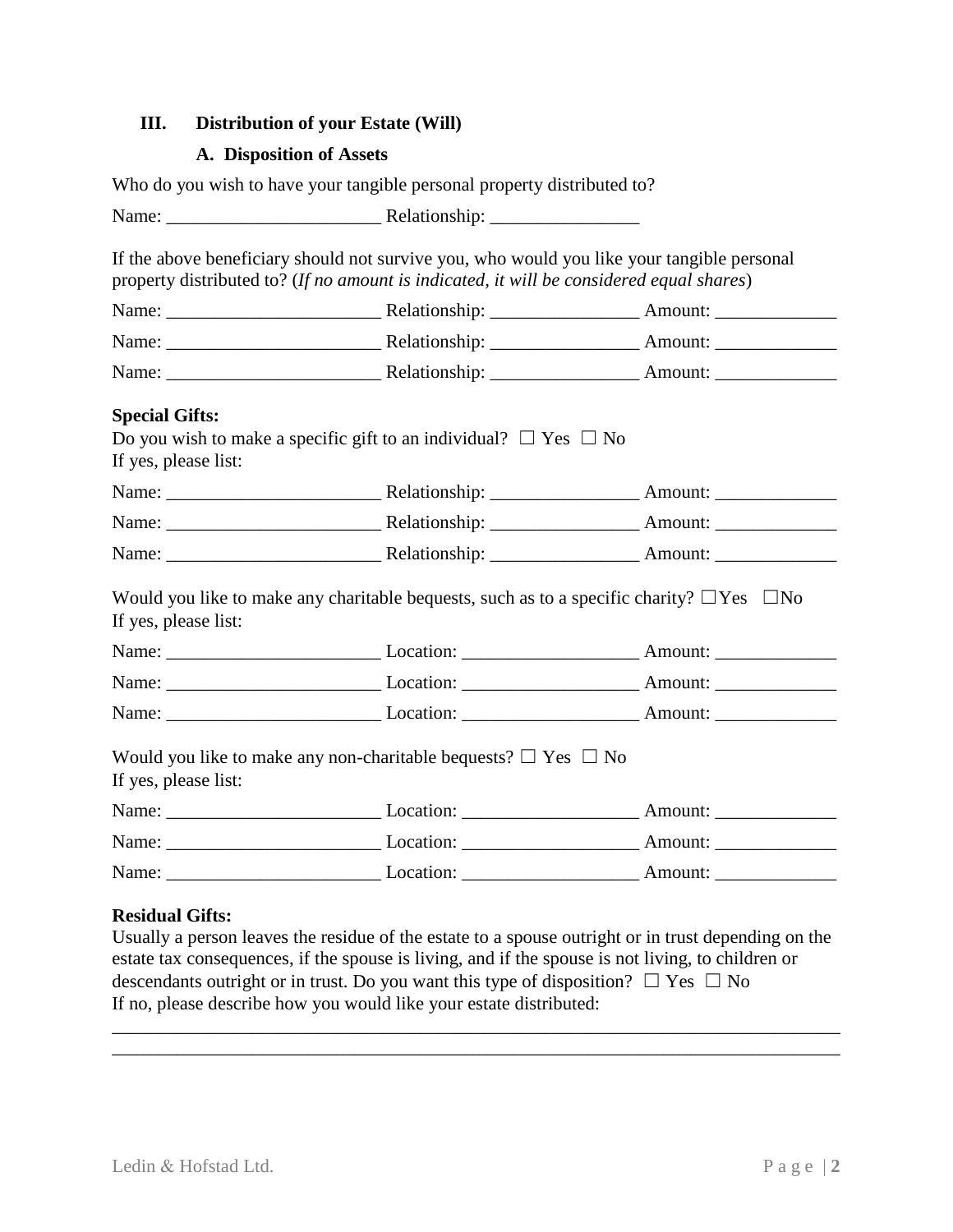## **Contingent Beneficiaries:**

Who would you want to receive your estate in the event that you, your spouse, and all your children/descendants do not survive? Customary provisions provide that your estate be divided equally between your heirs-at-law and the heirs-at-law of your spouse. Would you be in favor of this type of disposition?  $\Box$  Yes  $\Box$  No

## **B. Fiduciary Selections**

#### **Personal Representative:**

Usually a person names a spouse as personal representative (executor) of the estate and an alternate if the spouse cannot serve for any reason.

| First choice:                       |  |  |
|-------------------------------------|--|--|
|                                     |  |  |
|                                     |  |  |
| Second Choice (alternate):<br>Name: |  |  |
|                                     |  |  |
|                                     |  |  |

## **Guardian (if applicable):**

Please indicate below your choice for guardian of your minor children.

| Your first choice for guardian: |
|---------------------------------|
| Name:                           |
|                                 |
| Your second choice:             |
|                                 |

#### **Residence (choose one):**

\_\_\_\_\_ I authorize the Guardian of a child of mine to remove such child to the Guardian's place of residence, whether or not it is in the state of my residence at my death.

I do not authorize the Guardian of a child of mine to remove my child to the Guardian's place of residence, if it is not the state of my residence at my death.

## **C. Summary of Assets**

Do you own your home  $\Box$  Yes  $\Box$  No

Do you own vacation or recreational real estate  $\Box$  Yes  $\Box$  No

Do you have Stocks, Bonds, Mutual Funds, etc.  $\Box$  Yes  $\Box$  No

Do you or your spouse own any interest in a business whose stock is not publicly traded (e.g. small corporations, partnerships, investment groups, etc.)?  $\Box$  Yes  $\Box$  No

Do you have any death benefits available under a "qualified" retirement plan?  $\Box$  Yes  $\Box$  No

Do you have any life insurance policies  $\Box$  Yes  $\Box$  No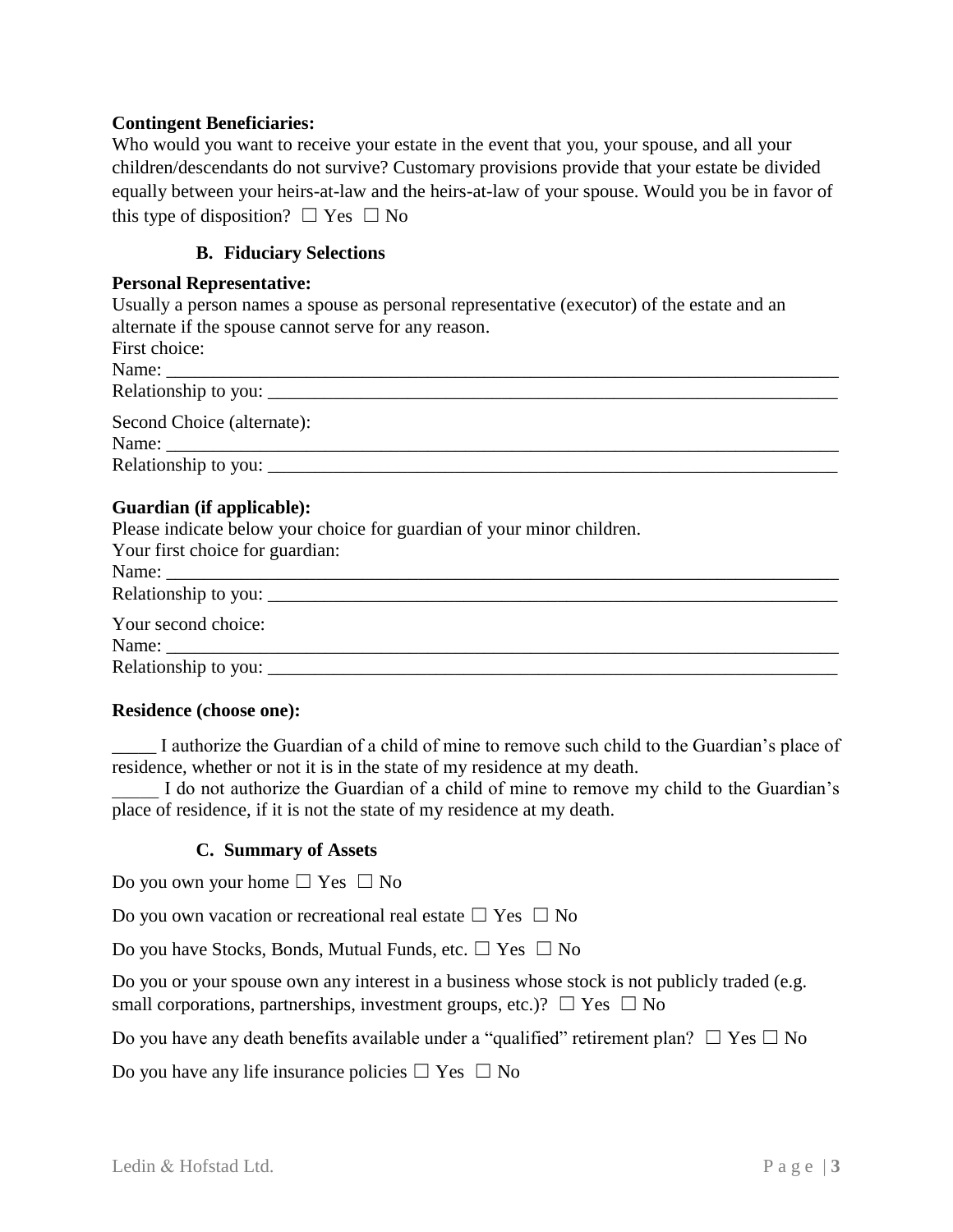## **D. Government Benefits**

Do you or your spouse receive any government benefits? If so, please specify what type of benefits and how much is received.

\_\_\_\_\_\_\_\_\_\_\_\_\_\_\_\_\_\_\_\_\_\_\_\_\_\_\_\_\_\_\_\_\_\_\_\_\_\_\_\_\_\_\_\_\_\_\_\_\_\_\_\_\_\_\_\_\_\_\_\_\_\_\_\_\_\_\_\_\_\_\_\_\_\_\_\_ \_\_\_\_\_\_\_\_\_\_\_\_\_\_\_\_\_\_\_\_\_\_\_\_\_\_\_\_\_\_\_\_\_\_\_\_\_\_\_\_\_\_\_\_\_\_\_\_\_\_\_\_\_\_\_\_\_\_\_\_\_\_\_\_\_\_\_\_\_\_\_\_\_\_\_\_

## **E. Exclusions**

Is there anyone you wish to intentionally omit from your will?  $\Box$  Yes  $\Box$  No Please name:

| Name: | Relationship: |
|-------|---------------|
| Name: | Relationship: |
| Name: | Relationship: |

Do you wish to exclude any child who has been legally adopted by a parent after the child has reached the age of  $\Box$  ?  $\Box$  Yes  $\Box$  No

Do you wish to exclude any child of a male parent whose male parent did not acknowledge in writing that the child was his biological child?  $\Box$  Yes  $\Box$  No

## **F. Trusts**

If any trust is included as part of your estate plan, it will be necessary to name one or more trustees to manage the trust. If you already know which individual(s) or company you would like to name as trustee(s), please provide that information below. If you select an individual who is also a beneficiary, there should be two trustees selected to act together. If you leave the following lines blank, we will discuss the options together.

## **G. Taxes**

Apportionment – choose optional paragraphs from sample form (to be completed in appt. with attorney)

|              | $\Box$ 6.5.1 #1 $\Box$ 6.5.2 #1A $\Box$ 6.5.2 #1B $\Box$ 6.5.2 #1C |  |
|--------------|--------------------------------------------------------------------|--|
|              | $\Box$ 6.5.1 #2 $\Box$ 6.5.2 #2                                    |  |
| $\Box$ 6.5.3 |                                                                    |  |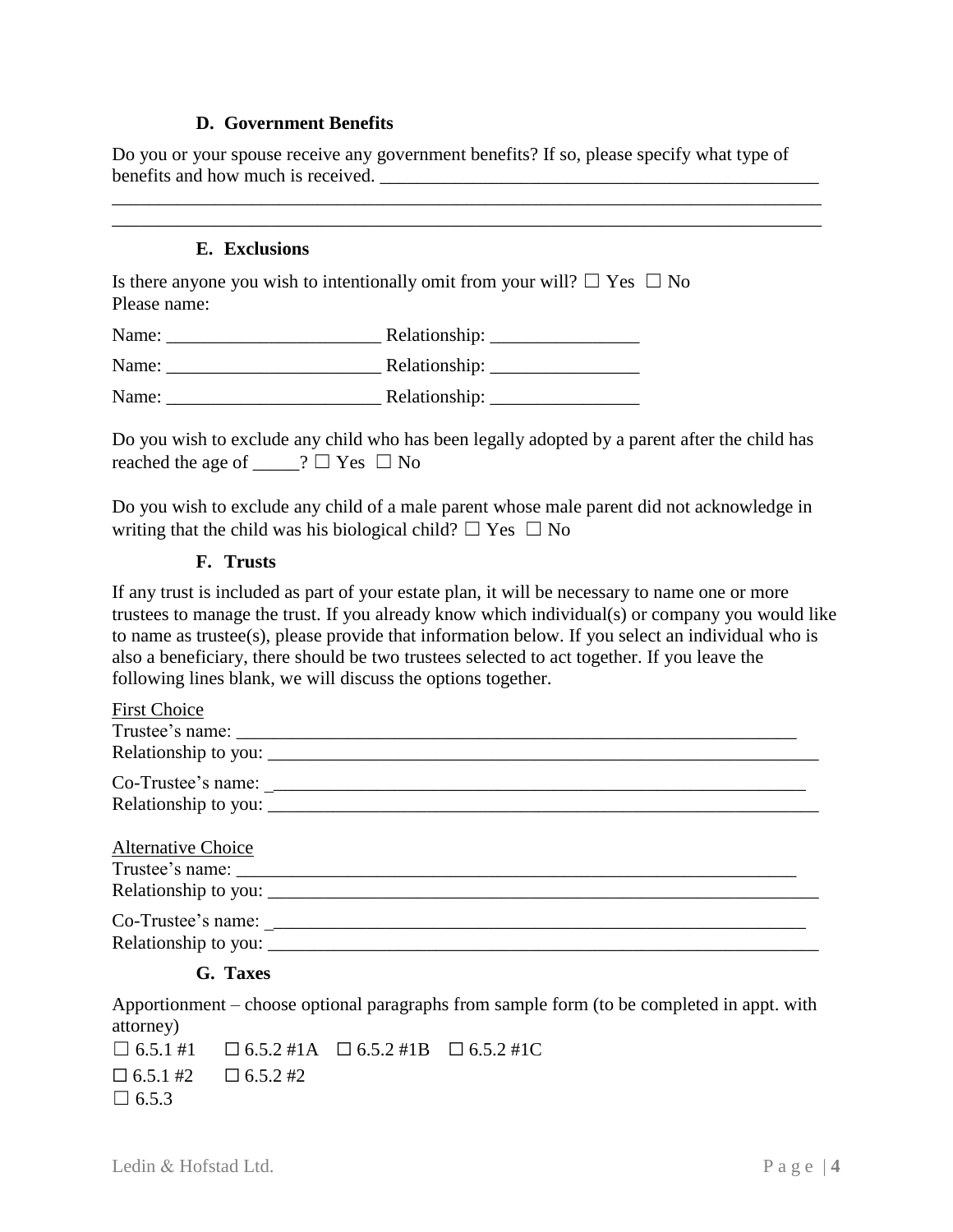## **IV. Power of Attorney**

## **A. Nomination of Attorney-in-Fact(s)**

| <b>Attorney-in-Fact:</b>                                                              |                                                                                                           |
|---------------------------------------------------------------------------------------|-----------------------------------------------------------------------------------------------------------|
|                                                                                       |                                                                                                           |
|                                                                                       |                                                                                                           |
| <b>First Successor Attorney-in-Fact:</b>                                              | <b>Second Successor Attorney-in-Fact:</b>                                                                 |
|                                                                                       |                                                                                                           |
|                                                                                       |                                                                                                           |
| <b>B. Powers Granted</b>                                                              |                                                                                                           |
|                                                                                       | Do you wish for your attorneys-in-fact to $\Box$ Independently or $\Box$ jointly exercise powers granted? |
| Which of the transactions listed below do you grant your attorneys-in-fact to handle? |                                                                                                           |
|                                                                                       | $\Box$ Real Estate $\Box$ Banking $\Box$ Beneficiary $\Box$ Tangible Personal Property                    |
| $\Box$ Business Operating $\Box$ Insurance $\Box$ Gift                                | $\Box$ Bond, Share, Commodity                                                                             |
| $\Box$ Fiduciary $\Box$ Claims & Litigation                                           | $\Box$ Family Maintenance                                                                                 |
| $\Box$ Benefits from Military Service $\Box$ Records, Reports, Statements             |                                                                                                           |
| $\Box$ All above listed Powers                                                        |                                                                                                           |
| continue? $\Box$ Yes $\Box$ No                                                        | If you should become incompetent or incapacitated, do you wish for the above granted powers to            |

Do you wish to allow your Attorneys-in-Fact to make gifts to themselves, or to those they are legally obligated to support?  $\Box$  Yes  $\Box$  No

Do you wish for your attorneys-in-fact to render an (Annual/Quarterly/Monthly) accounting to you or someone else? ☐ Yes ☐ No

Submitted to (Name/Address): \_\_\_\_\_\_\_\_\_\_\_\_\_\_\_\_\_\_\_\_\_\_\_\_\_\_\_\_\_\_\_\_\_\_\_\_\_\_\_\_\_\_\_\_\_